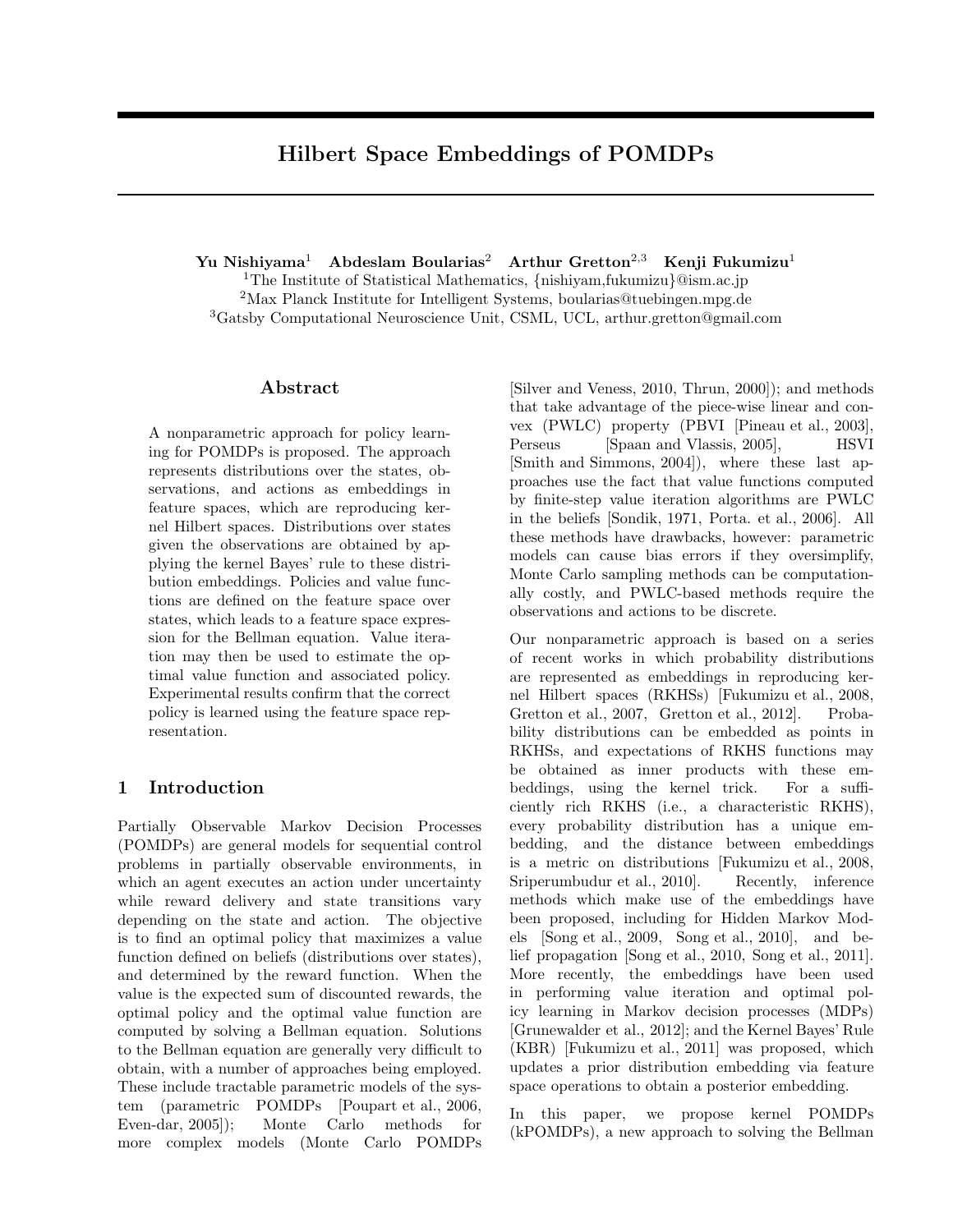equations and determining policy, based on a nonparametric model defined in appropriate RKHSs. All probability distributions required for the algorithm are represented as embeddings in RKHSs, including the beliefs over the states, the transition models, the observation models, and the predictive distributions over subsequent states given actions, observations, and current beliefs. These embeddings are updated sequentially based on actions and observations. Likewise, value functions are defined over feature representations of states, and policies map RKHS representations of states to actions, which leads to an expression for the Bellman equation in feature space.

We use the feature representation of the Bellman equations to define a value iteration algorithm for POMDPs, which directly estimates both the expected immediate rewards and expected values of posterior beliefs in feature space. As in the earlier work cited above, expectations are represented by inner products in respective state and observation feature spaces, and can be efficiently computed using the kernel trick. While the original Bellman operator has contractive and isotonic properties, i.e., the original value iteration is guaranteed to converge monotonically [Porta. et al., 2006], the resulting kernel Bellman operator does not. That said, these properties can be enforced following a simple correction, as proposed by [Grunewalder et al., 2012]. Approaches from the classical POMDP literature for initializing and enhancing efficiency can be applied, including ways to set initial values over the state feature space, and pruning methods for action edges.

Since kPOMDPs are nonparametric, the embeddings of the distributions used in the algorithm are learned from training samples. Note that in training, we must have access to samples from the hidden state, although for the test phase no such observations are necessary. This setting is reasonable in cases where hidden states are relatively costly to obtain: while it might be possible to observe them initially when learning the system dynamics, we would not have access to them during the value iteration phase, when learning an optimal policy.

Advantages of kPOMDPs include

- kPOMDPs can handle complex distributions over states and observations, since kPOMDPs are nonparametric.
- *•* kPOMDPs can handle a wide variety of data types, as RKHS kernels have been defined on many domains: these include discrete, continuous, and structured data.
- *•* kPOMDPs can be applied to high-dimensional

POMDPs, since the computation scales with training sample size, and not with state and observation dimensionality. The convergence of the distribution embedding is at a rate independent of the dimension of the underlying space [Fukumizu et al., 2011, Gretton et al., 2012].

Our experiments confirm that the proposed kernel value iteration algorithm learns the correct policy on POMDP benchmark tasks.

This paper is organized as follows. We introduce the notations for POMDPs in the next section, and review recent kernel methods for probability distributions in Section 3. We present kernel POMDPs in Section 4, where Bellman equations in feature spaces (Subsection 4.1), the empirical expression and value iteration algorithms (Subsection 4.2) are shown. Experiments follow for an online planning algorithm.

# **2 POMDPs**

A POMDP is specified by a tuple  $\langle S, A, T, R, \mathcal{O}, Z \rangle$ where  $S$  is the set of states,  $A$  is the set of actions,  $T : \mathcal{S} \times \mathcal{A} \times \mathcal{S} \to [0, \infty)^1$  is the transition function where  $T(s, a, s') = \Pr(s' | s, a)$  represents the distribution of the next state *s ′* given an action *a* in a state *s*,  $R : S \times A \rightarrow \mathbb{R}$  is the reward function given an action  $a$  in a state  $s$ ,  $\mathcal{O}$  is the set of observations,  $Z : \mathcal{S} \times \mathcal{O} \rightarrow [0, \infty)^2$  is the observation function where  $Z(s, o) = Pr(o|s)$  represents the distribution of observation *o* given a state *s*. We assume that *R* is bounded.

An agent executes an action *a* under the setting that the true state *s* is not known, but partial information *o* can be observed according to  $Z(s, o)$ . The agent then transitions to its next state *s'* according to  $T(s, a, s')$ , receiving a reward  $R(s, a)$  and making a new observation *o'* according to  $Z(s', o')$ . The agent executes then its next action *a ′* , and the process is repeated.

The goal of reinforcement learning in a POMDP is, given an initial belief  $b_0$  for the initial state and a history of actions and observations  $h_{t+1}$  =  ${a_0, o_1, ..., a_t, o_{t+1}}$ , to find an optimal policy  $\pi_{t+1}^*$ :  $(b_0, h_{t+1}) \mapsto a_{t+1}$  that maximizes the value function of the expected sum of discounted rewards with infinite horizon  $\mathbb{E}[\sum_{t=0}^{\infty} \gamma^t R_t]$ , where  $\gamma \in (0,1)$  is a discount factor.

In POMDPs, all the information  $(b_0, h_{t+1})$  is condensed in a sufficient statistic of a belief distribution *b* over the state set *S*, and the optimal policy  $\pi^*_{t+1}$  is reduced to  $\pi^* : b \mapsto a$ . Belief  $b_{t+1}(t \geq 0)$  is updated

<sup>&</sup>lt;sup>1</sup>In discrete case,  $T : \mathcal{S} \times \mathcal{A} \times \mathcal{S} \rightarrow [0, 1].$ 

<sup>&</sup>lt;sup>2</sup>In discrete case,  $Z : \mathcal{S} \times \mathcal{O} \rightarrow [0, 1].$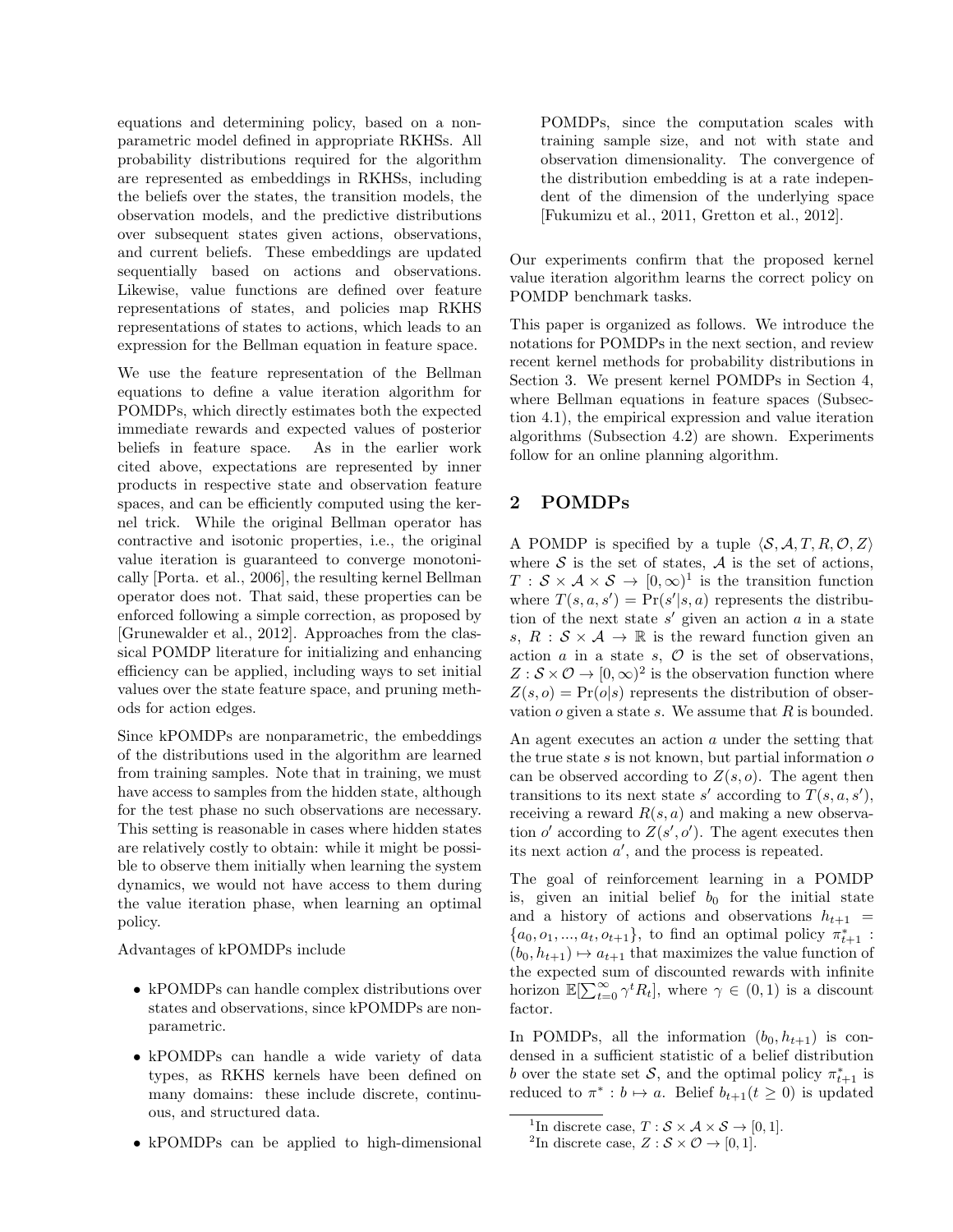according to Bayes' rule

$$
b_{t+1}(s_{t+1}) = \frac{Z(s_{t+1}, o_{t+1})P(s_{t+1}|a_t; b_t)}{P(o_{t+1}|a_t; b_t)},
$$
 (1)

where

$$
P(s_{t+1}|a_t; b_t) = \mathbb{E}_{S_t \sim b_t} [T(S_t, a_t, s_{t+1})],
$$
  
\n
$$
P(o_{t+1}|a_t; b_t) = \mathbb{E}_{S_{t+1} \sim P(\cdot|b_t, a_t)} [Z(o_{t+1}, S_{t+1})].
$$

A variable with a prime indicates a value at the next timestep.  $b^{a,o'}$  denotes the posterior belief for the next state  $S'$  when the next observation  $o'$  is observed after executing action *a* in belief *b*.

The value function of belief *b* following a fixed policy *π* is given by

$$
V^{\pi}(b) = \mathbb{E}\left[\sum_{t=0}^{\infty} \gamma^t \mathbb{E}_{S_t \sim b_t} \left[R(S_t, \pi(b_t))\right]\right],\tag{2}
$$

and it is the fixed point of the Bellman equation

$$
V^{\pi}(b) = Q^{\pi}(b, \pi(b)),
$$
  
\n
$$
Q^{\pi}(b, a) = \mathbb{E}_{S \sim b} [R(S, a)] + \gamma \mathbb{E}_{O' \sim P(\cdot|b, a)} [V^{\pi}(b^{a, O'})](3)
$$

where  $Q^{\pi}(b, a)$  is the action value function, i.e., the value of executing action *a* in belief *b* while future actions  $a', a'', \ldots$  are chosen according to policy  $\pi$ .

The optimal policy  $\pi^*$  and its optimal value function  $V^*(b)$  are given by the fixed point of the Bellman optimality equation

$$
V^*(b) = \max_{a \in \mathcal{A}} Q^*(b, a),
$$
  
\n
$$
Q^*(b, a) = \mathbb{E}_{S \sim b} [R(S, a)] + \gamma \mathbb{E}_{O' \sim p(\cdot | b, a)} [V^*(b^{a, O'})],
$$
  
\n
$$
\pi^* = \arg \max_{a \in \mathcal{A}} Q^*(b, a).
$$
\n(4)

 $V^*(b)$  can be estimated by the value iteration algorithm  $V_d = HV_{d-1}(d \geq 1)$ , where  $V_d$  is the *d*-step value function and *H* is the Bellman operator

$$
(HV)(b) = \max_{a \in \mathcal{A}} \left[ \mathbb{E}_{S \sim b} \left[ R(S, a) \right] + \gamma \mathbb{E}_{O' \sim p(\cdot | b, a)} \left[ V(b^{a, O'}) \right] \right].
$$
\n(5)

*H* is known to be isotonic, contractive, and  $V_d$  is guaranteed to be more accurate than  $V_{d-1}$ ; that is, if  $V_{d-1}$ satisfies  $\varepsilon = \sup_b |V^*(b) - V_{d-1}(b)|$ , then  $V_d$  has an error bound of  $|V^*(b) - \hat{V}_d(b)| \leq \gamma \varepsilon$  where  $\gamma \in (0,1)$ [Ross et al., 2008].

The initial value  $V_0(b)$  of belief *b* used for value iteration can be defined using the initial  $Q$ -value  $Q_0(s, a)$ over states and actions,

$$
V_0(b) = \max_{a \in \mathcal{A}} \mathbb{E}_{S \sim b(\cdot)} [Q_0(S, a)]. \tag{6}
$$

A simple choice for  $Q_0(s, a)$  is the reward  $Q_0(s, a)$  = *R*(*s, a*). Alternatively, a QMDP approximation  $Q_0(s, a) = Q^{MDP}(s, a)$  may be used [Littman, 1995], where  $Q^{MDP}(s, a)$  is given by running MDP value iteration, and approximating the POMDP by an MDP.

In kernel POMDPs, all the expectations appearing above are computed nonparametrically, without explicitly estimating the distributions  $b(S)$ ,  $P(S'|a;b)$ ,  $P(O'|a;b)$ ,  $b^{a,o'}(S')$  and transition and observation models, *T* and *Z*. Instead, we obtain feature representations of the distributions (distribution embeddings) and the models (conditional embedding operators), as described in Section 3.

We end this section with a key to matching the probabilistic and reinforcement learning results presented in this section with their nonparametric, kernel-based counterparts in the following section. Bayes' rule (1) becomes the kernel Bayes' rule eq.(12), and its empirical counterpart leads to the updates (15)(16); the Bellman equations  $(3)(4)$  take the form of Claims 1-4, the Bellman operator (5) becomes the kernel Bellman operator (19), and the value initializations (6) lead to the initializations  $(20),(21)$ .

## **3 Kernel Methods for Probabilities**

In the present section, we provide an overview of distribution embeddings in reproducing kernel Hilbert spaces [Smola et al., 2007, Sriperumbudur et al., 2010, Gretton et al., 2012]. The embeddings are represented as mean (nonlinear) features of distributions, hence may also be referred to as *mean embeddings*. We also recall conditional embedding operators [Song et al., 2009, Song et al., 2010], and the Kernel Bayes' Rule (KBR) [Fukumizu et al., 2011]. Mean embeddings can be updated using conditional embedding operators; in particular, KBR allows us to obtain posterior embeddings given prior embeddings in feature spaces.

#### **3.1 Embedding Distributions**

Let  $\mathcal{H}_{\mathcal{X}}$  be an RKHS associated with a bounded and measurable positive definite kernel  $k_{\mathcal{X}} : \mathcal{X} \times \mathcal{X} \to \mathbb{R}$ over domain  $(\mathcal{X}, \mathcal{B}_\mathcal{X})$ , with  $\langle \cdot, \cdot \rangle_{\mathcal{H}_\mathcal{X}}$  the corresponding inner product. The embedding of a distribution P over  $(\mathcal{X}, \mathcal{B}_{\mathcal{X}})$  in  $\mathcal{H}_{\mathcal{X}}$  is given by the RKHS element *µ*<sup>*X*</sup> =  $\mathbb{E}_{X \sim P} [k_{\mathcal{X}}(X, \cdot)] \in \mathcal{H}_{\mathcal{X}}$ . *µX* coincides with the unique element satisfying  $\langle \mu_X, f \rangle_{\mathcal{H}_X} = \mathbb{E}_{X \sim P} [f(X)]$ for all  $f \in \mathcal{H}_{\mathcal{X}}$ , which means that the expectation of any function  $f \in \mathcal{H}_{\mathcal{X}}$  can be computed as an inner product of the embedding  $\mu_X$  and f in  $\mathcal{H}_X$ , without explicitly estimating the distribution *P*.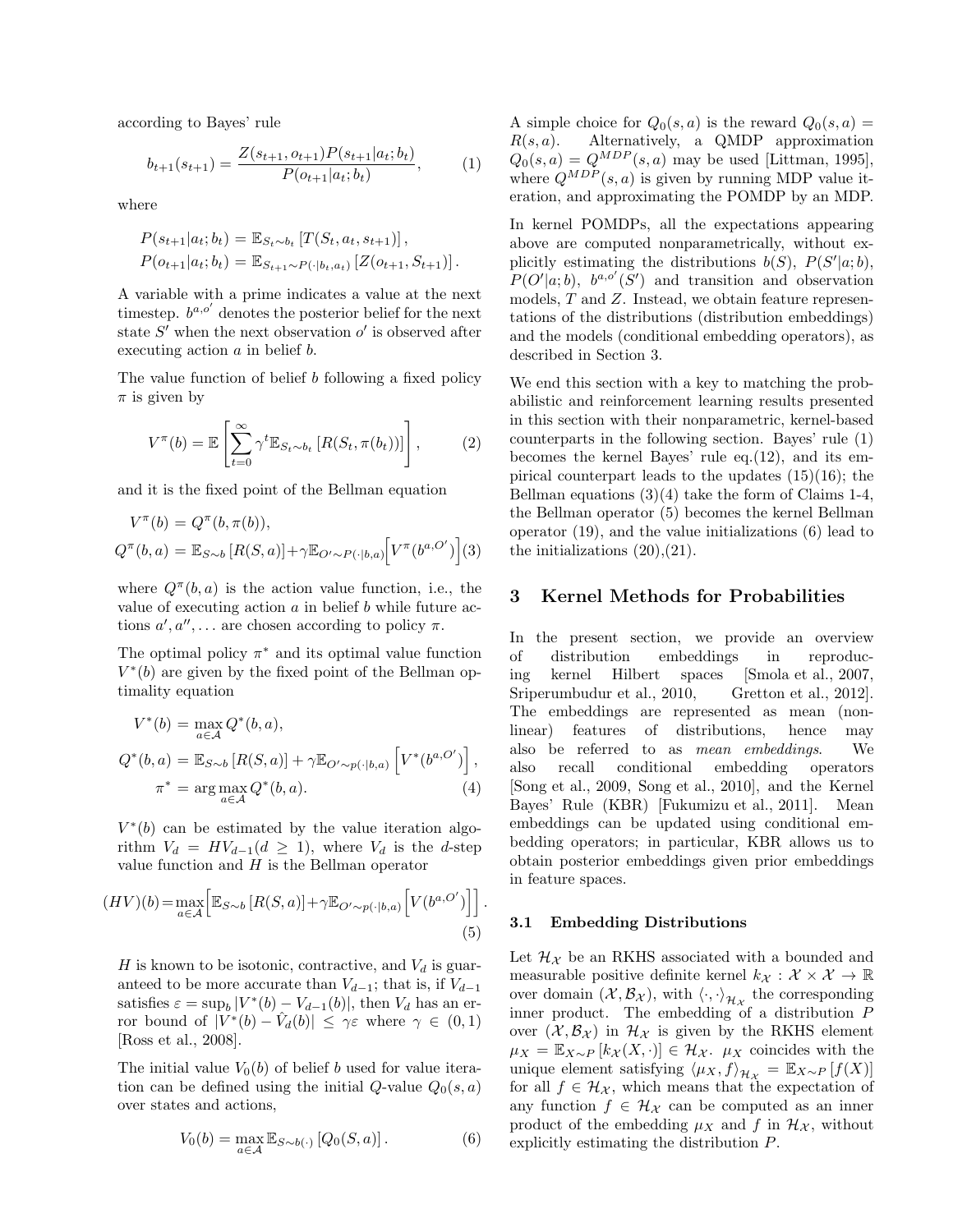The element  $\mu_X$  can be estimated by a linear combination of feature vectors on samples  $(X_1, \ldots, X_n)$  over  $\mathcal{X}$ , i.e.,  $\hat{\mu}_X = \Upsilon \alpha$  where  $\alpha = (\alpha_1, \dots, \alpha_n)^\top \in \mathbb{R}^n$  and  $\Upsilon = (k_{\mathcal{X}}(\cdot, X_1), \ldots, k_{\mathcal{X}}(\cdot, X_n)).$  Using the empirical embedding  $\hat{\mu}_X$ , the expectation can be nonparametrically estimated as

$$
\mathbb{E}_{X \sim P} [f(X)] \sim \langle \hat{\mu}_X, f \rangle_{\mathcal{H}_X} = \boldsymbol{\alpha}^\top \mathbf{f}, \tag{7}
$$

where  $f = (f(X_1), \ldots, f(X_n))^{\top}$ .

We use characteristic kernels, e.g., Gaussian kernels and Laplacian kernels, which guarantee that each distribution maps to a unique embedding in the RKHS [Sriperumbudur et al., 2010, Fukumizu et al., 2011].

## **3.2 Conditional Embedding Operators & Kernel Bayes' Rule (KBR)**

Let  $\mathcal{H}_{\chi}$  and  $\mathcal{H}_{\gamma}$  be RKHSs associated with  $k_{\chi}$  and  $k_{\mathcal{Y}}$  over  $(\mathcal{X}, \mathcal{B}_{\mathcal{X}})$  and  $(\mathcal{Y}, \mathcal{B}_{\mathcal{Y}})$ , respectively. Let  $(X, Y)$ be a random variable taking values on  $\mathcal{X} \times \mathcal{Y}$  with distribution *P* and the density  $p(x, y)$ . The conditional density functions  $\{p(Y|X=x)|x \in \mathcal{X}\}\$  define a family of embeddings  $\{\mu_{Y|x}\}\$ in  $\mathcal{H}_{\mathcal{Y}}$ . According to [Song et al., 2009], a mapping from  $k_{\mathcal{X}}(x, \cdot) \in \mathcal{H}_{\mathcal{X}}$  to  $\mu_{Y|x} \in \mathcal{H}_Y$  for all  $x \in \mathcal{X}$  can be characterized by conditional embedding operator  $\mathcal{U}_{Y|X} : \mathcal{H}_X \to \mathcal{H}_Y$ ,

$$
\mu_{Y|x} = \mathcal{U}_{Y|X} k_{\mathcal{X}}(x, \cdot) = C_{YX} C_{XX}^{-1} k_{\mathcal{X}}(x, \cdot), \tag{8}
$$

where  $C_{YX}$  and  $C_{XX}$  are uncentred covariance operators with respect to *P*,

$$
C_{YX} = \mathbb{E}_{(X,Y)\sim P} [k_{\mathcal{Y}}(Y, \cdot) \otimes k_{\mathcal{X}}(X, \cdot)],
$$
  
\n
$$
C_{XX} = \mathbb{E}_{(X,Y)\sim P} [k_{\mathcal{X}}(X, \cdot) \otimes k_{\mathcal{X}}(X, \cdot)], \quad (9)
$$

and we use the tensor product definition  $(a \otimes b)c =$  $a\langle b, c \rangle$ . Feature representations of conditional distributions  $\mu_{Y|x}$  are obtained by applying the operator  $U_{Y|X}$  to the feature map  $k_{X}(x, \cdot)$ .

Since a posterior distribution is also written as a conditional distribution, the embedding of a posterior can be expressed as a conditional embedding operator [Fukumizu et al., 2011]. Let Π be a prior distribution with density  $\pi(x)$ , and  $(X, Y)$  be a new random variable with distribution *Q* corresponding to the density  $q(x, y) = p(y|x)\pi(x)$ . The embedding of a posterior  $q(\bar{X}|\bar{Y}=y)$  given *y* can be expressed by a corresponding conditional embedding operator  $\mathcal{U}_{\bar{X}|\bar{Y}}$ 

$$
\mu_{\bar{X}|y} = \mathcal{U}_{\bar{X}|\bar{Y}} k_{\mathcal{Y}}(y,\cdot) = C_{\bar{X}\bar{Y}} C_{\bar{Y}\bar{Y}}^{-1} k_{\mathcal{Y}}(y,\cdot),\tag{10}
$$

where  $C_{\bar{X}\bar{Y}}$  and  $C_{\bar{Y}\bar{Y}}$  are covariance operators with respect to *Q*.

$$
C_{\bar{X}\bar{Y}} = \mathbb{E}_{(\bar{X}, \bar{Y}) \sim Q} [k_{\mathcal{X}}(\bar{X}, \cdot) \otimes k_{\mathcal{Y}}(\bar{Y}, \cdot)],
$$
  
\n
$$
C_{\bar{Y}\bar{Y}} = \mathbb{E}_{(\bar{X}, \bar{Y}) \sim Q} [k_{\mathcal{Y}}(\bar{Y}, \cdot) \otimes k_{\mathcal{Y}}(\bar{Y}, \cdot)].
$$
 (11)

See Appendix for further details and empirical estimates.

The inference underlying kPOMDPs is accomplished with the embedding operator  $\mathcal{U}_{Y|X}$  and posterior embedding operator  $\mathcal{U}_{\bar{X}|\bar{Y}}$ .

# **4 Kernel POMDPs (kPOMDPs)**

We now present our main results: we formulate POMDPs in feature spaces, and propose a kernelized value iteration algorithm. A key to the notation is given in Table 1.

#### **4.1 Kernel Bellman Equations (KBEs)**

To kernelize the Bellman equations, we introduce three RKHSs for state set *S*, action set *A*, and observation set  $\mathcal{O}$ . Let  $\mathcal{H}_{\mathcal{S}}$ ,  $\mathcal{H}_{\mathcal{A}}$ ,  $\mathcal{H}_{\mathcal{O}}$  be RKHSs associated with bounded and measurable positive definite kernels *k<sup>S</sup>* ,  $k_{\mathcal{A}}, k_{\mathcal{O}}$  over  $(\mathcal{S}, \mathcal{B}_{\mathcal{S}}), (\mathcal{A}, \mathcal{B}_{\mathcal{A}}), (\mathcal{O}, \mathcal{B}_{\mathcal{O}})$ , respectively.  $\langle \cdot, \cdot \rangle_{\mathcal{H}_{\mathcal{S}}}, \langle \cdot, \cdot \rangle_{\mathcal{H}_{\mathcal{A}}}, \langle \cdot, \cdot \rangle_{\mathcal{H}_{\mathcal{O}}}$  denote their respective inner products, and  $\varphi(S)$ ,  $\psi(A)$ ,  $\phi(O)$  their feature vectors.

The relevant distributions  $b(S)$ ,  $P(S'|a; b)$ ,  $P(O'|a; b)$ ,  $b^{a,o'}(S')$  can be embedded in the corresponding RKHSs  $\mathcal{H}_{\mathcal{S}}$ ,  $\mathcal{H}_{\mathcal{O}}$  as follows:

$$
\mu_S = \mathbb{E}_{S \sim b(\cdot)}[\varphi(S)],
$$
  
\n
$$
\mu_{S'|a;\mu_S} = \mathbb{E}_{S' \sim p(\cdot|a;b)}[\varphi(S')],
$$
  
\n
$$
\mu_{O'|a;\mu_S} = \mathbb{E}_{O' \sim p(\cdot|a;b)}[\phi(O')],
$$
  
\n
$$
\mu_{S'}^{a,o'} = \mathbb{E}_{S' \sim b^{a,o'}(\cdot)}[\varphi(S')].
$$

These embeddings are related via conditional embedding operators expressing transition models *T*, observation models *Z*, and posteriors.

Let  $\mathcal{U}_{S'|S,A}$  :  $\mathcal{H}_{\mathcal{S}} \otimes \mathcal{H}_{\mathcal{A}} \to \mathcal{H}_{\mathcal{S}}$  be the conditional embedding operator for the transition model *T*, and  $U_{O|S}: \mathcal{H}_{S} \to \mathcal{H}_{O}$  be the operator for the observation model *Z*. Let  $\mathcal{U}_{\bar{S}|\bar{O}}^{(a,\mu_S)}$  :  $\mathcal{H}_{\mathcal{O}} \rightarrow \mathcal{H}_{\mathcal{S}}$  be the posterior embedding operator corresponding to eq.(10), where we use the prior embedding  $\mu_{S'|a;\mu_S}$  in the KBR.

The four embeddings above are related as

$$
\mu_{S'|a;\mu_S} = \mathcal{U}_{S'|S,A}\mu_S \otimes k_A(a,\cdot),
$$
  
\n
$$
\mu_{O'|a;\mu_S} = \mathcal{U}_{O|S}\mu_{S'|a;\mu_S},
$$
  
\n
$$
\mu_{S'}^{a,o'} = \mathcal{U}_{\tilde{S}|\tilde{O}}^{(a,\mu_S)}k_O(o',\cdot).
$$
\n(12)

The sequence of mappings  $\mu_S \rightarrow \mu_{S'|a;\mu_S}$ *7→*  $\mu_{O'|a;\mu_S} \mapsto \mu_{S'}^{a,o'}$  depends on the action *a*. A policy  $\pi$ is defined to be a mapping from embeddings  $\mu<sub>S</sub>$  to actions. In evaluating policies, value functions  $V(\cdot)$  are defined to be functions of embeddings  $\mu_S$ , and thus (indirectly) of the actions *a* and observations *o*.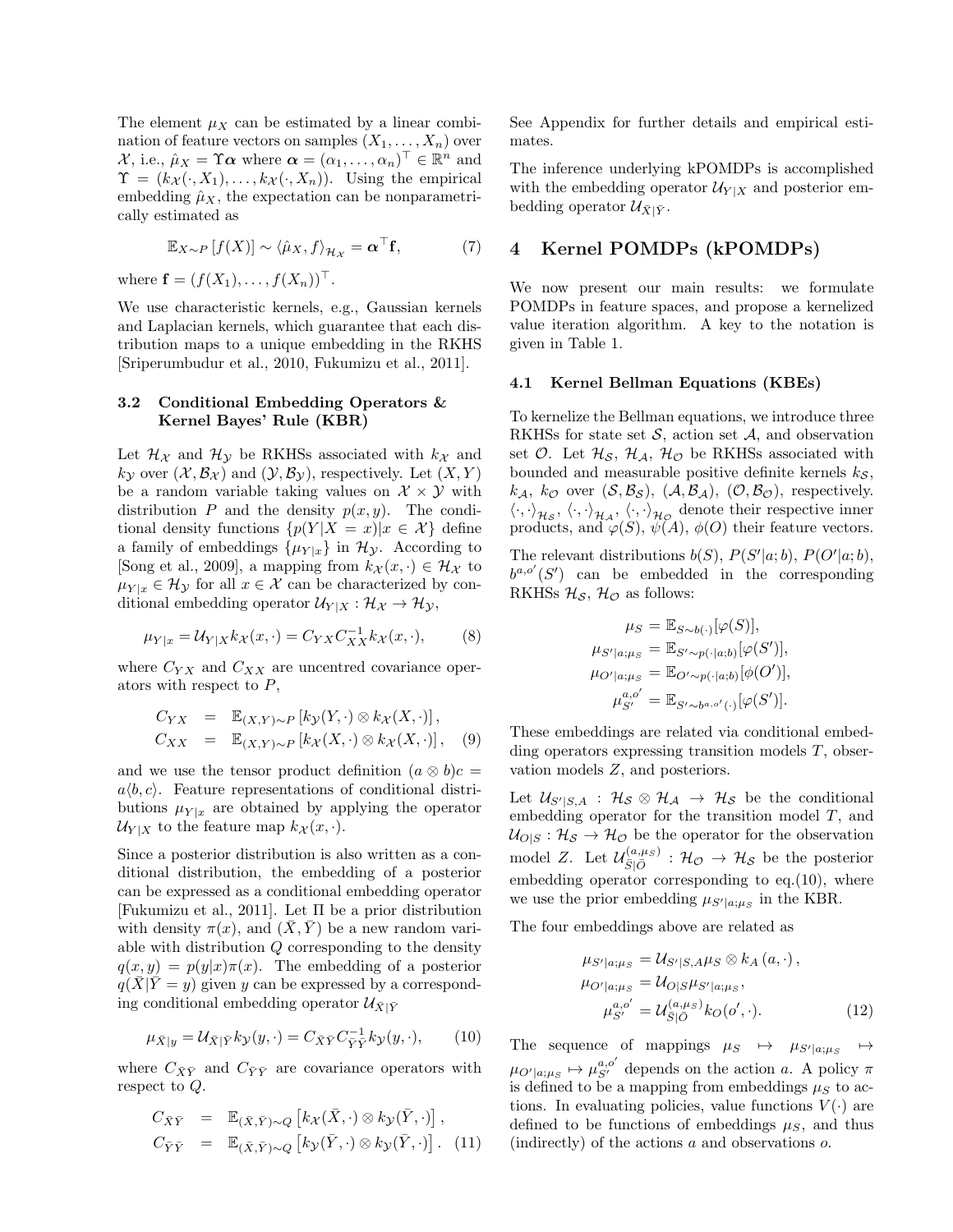Table 1: Notation

|                    | <b>STATE</b>                                     | ACTION                                | OBSERVATION)                          | (STATE, ACTION)                                                                                                  |
|--------------------|--------------------------------------------------|---------------------------------------|---------------------------------------|------------------------------------------------------------------------------------------------------------------|
| <b>DOMAIN</b>      |                                                  |                                       |                                       | $S \times A$                                                                                                     |
| R.V.               |                                                  | A                                     |                                       | (S, A)                                                                                                           |
| INSTANCE           |                                                  | $\alpha$                              | $\Omega$                              | (s,a)                                                                                                            |
| <b>KERNEL</b>      | $k_{\mathcal{S}}(\cdot,\cdot)$                   | $k_{\mathcal{A}}(\cdot,\cdot)$        | $k_{\mathcal{O}}(\cdot,\cdot)$        | $k_{\mathcal{S}\times\mathcal{A}}(\cdot,\cdot)=k_{\mathcal{S}}(\cdot,\cdot)\otimes k_{\mathcal{A}}(\cdot,\cdot)$ |
| RKHS               | $\mathcal{H}_{\mathcal{S}}$                      | $\mathcal{H}_\mathcal{A}$             | $\mathcal{H}_\mathcal{O}$             | $\mathcal{H}_{S\times A}=\mathcal{H}_S\otimes\mathcal{H}_A$                                                      |
| <b>FEATURE MAP</b> | $\varphi(s) = k_{\mathcal{S}}(s, \cdot)$         | $\psi(a) = k_{\mathcal{A}}(a, \cdot)$ | $\phi(o) = k_{\mathcal{O}}(o, \cdot)$ | $\vartheta(s,a) = k_{\mathcal{S} \times \mathcal{A}}((s,a),\cdot)$                                               |
| FINITE SAMPLE SET  | $S_0$                                            | $\mathcal{A}_{0}$                     | $\mathcal{O}_0$                       | $(\mathcal{S}_0, \mathcal{A}_0)$                                                                                 |
| FEATURE MATRIX     |                                                  | Ψ                                     | Φ                                     | ↔                                                                                                                |
| <b>GRAM MATRIX</b> | $G_S = \Upsilon^{\top} \Upsilon$                 | $G_A = \Psi^{\perp} \Psi$             | $G_O = \Phi^\top \Phi$                | $G_{(S,A)}=G_S\odot G_A$                                                                                         |
| FEATURE COLUMN     | $\mathbf{k}_{S}(s) = \Upsilon^{\top} \varphi(s)$ | $\mathbf{k}_A(a) = \Psi^\top \psi(a)$ | $\mathbf{k}_O(o) = \Phi^\top \phi(o)$ | $\mathbf{k}_{(S,A)}(s,a) = \Theta^{\top} \vartheta(a,o)$                                                         |

*.*

Using value functions over embeddings, the expected immediate rewards and expected values of posterior beliefs in the Bellman equations (Section 2) can be computed as inner products in RKHSs,

$$
\mathbb{E}_{S \sim b} [R(S, a)] = \langle \mu_S, R(\cdot, a) \rangle_{\mathcal{H}_S},
$$
  

$$
\mathbb{E}_{O' \sim P(\cdot | b, a)} [V^{\pi}(b^{a, O'})] = \langle \mu_{O' | a; \mu_S}, V^{\pi}(\mu_{S'}^{a, (\cdot)}) \rangle_{\mathcal{H}_O},
$$
  

$$
\mathbb{E}_{O' \sim P(\cdot | b, a)} [V^*(b^{a, O'})] = \langle \mu_{O' | a; \mu_S}, V^*(\mu_{S'}^{a, (\cdot)}) \rangle_{\mathcal{H}_O},
$$

assuming  $R(\cdot, a) \in \mathcal{H}_{\mathcal{S}}$  and  $V^{\pi}\left(\mu_{\mathcal{S}'}^{a, (\cdot)}\right), V^*\left(\mu_{\mathcal{S}'}^{a, (\cdot)}\right) \in$  $H_{\mathcal{O}}$ .

We are now ready to introduce the kernel Bellman equation as an operation on the embeddings  $\mu_S$ . Let  $P_S$  be the set of beliefs and  $I_S$  be the set of embeddings of  $P_S$  in  $H_S$ .

**Claim 1.** Let  $R(\cdot, a) \in \mathcal{H}_{\mathcal{S}}$  and  $V^{\pi}\left(\mu_{\mathcal{S}'}^{a, (\cdot)}\right) \in \mathcal{H}_{\mathcal{O}}$  for *all*  $a \in \mathcal{A}$  *and*  $\mu_S \in \mathcal{I}_\mathcal{S}$ *. The kernel Bellman equations on H<sup>S</sup> are*

$$
V^{\pi}(\mu_S) = Q^{\pi}(\mu_S, \pi(\mu_S)),
$$
  
\n
$$
Q^{\pi}(\mu_S, a) = \langle \mu_S, R(\cdot, a) \rangle_{\mathcal{H}_S} + \gamma \langle \mu_{O'|a; \mu_S}, V^{\pi}(\mu_{S'}^{a, (\cdot)}) \rangle_{\mathcal{H}_O}
$$

The solution of these equations following a fixed policy *π* on  $\mathcal{H}_{\mathcal{S}}$  yields a value function  $V^{\pi}(\cdot)$ . The kernel Bellman optimality equations take similar form.

**Claim 2.** *Let*  $R(\cdot, a) \in \mathcal{H}_{\mathcal{S}}$  and  $V^* \left( \mu_{\mathcal{S}'}^{a, (\cdot)} \right) \in \mathcal{H}_{\mathcal{O}}$  for *all*  $a \in \mathcal{A}$  *and*  $\mu_S \in \mathcal{I}_{\mathcal{S}}$ *. The kernel Bellman optimality equations on RKHS H<sup>S</sup> are*

$$
V^*(\mu_S) = \max_{a \in \mathcal{A}} Q^*(\mu_S, a),
$$
  
\n
$$
Q^*(\mu_S, a) = \langle \mu_S, R(\cdot, a) \rangle_{\mathcal{H}_{\mathcal{S}}} + \gamma \langle \mu_{O'|a; \mu_S}, V^*(\mu_{S'}^{a, (\cdot)}) \rangle_{\mathcal{H}_{\mathcal{O}}},
$$
  
\n
$$
\pi^*(\mu_S) = \arg \max_{a \in \mathcal{A}} Q^*(\mu_S, a).
$$
\n(13)

The solution of these equations is the optimal value function  $V^*(\cdot)$  with corresponding optimal policy  $\pi^*(\cdot)$ 

on  $\mathcal{H}_{\mathcal{S}}$ . We use the following tuple for solving a POMDP in feature space:

$$
\left\langle \mathcal{H}_{\mathcal{S}}, \mathcal{H}_{\mathcal{A}}, \mathcal{U}_{S|S,A}, R, \mathcal{H}_{\mathcal{O}}, \mathcal{U}_{O|S}, \mathcal{U}_{\bar{S}|\bar{O}}^{(\mathcal{A},\mathcal{I}_{\mathcal{S}})} \right\rangle,
$$
  
where 
$$
\mathcal{U}_{\bar{S}|\bar{O}}^{(\mathcal{A},\mathcal{I}_{\mathcal{S}})} = \{ \mathcal{U}_{\bar{S}|\bar{O}}^{(a,\mu_{\mathcal{S}})} | a \in \mathcal{A}, \mu_{S} \in \mathcal{I}_{\mathcal{S}} \}.
$$

## **4.2 Empirical Expression**

We next provide a finite sample version of the kernel POMDP. Suppose that  $D_n$  =  $\{(\tilde{s}_i, \tilde{o}_i), \tilde{a}_i, \tilde{R}_i, (\tilde{s}'_i, \tilde{o}'_i)\}_{i=1}^n$  are *n* training samples according to a POMDP  $\langle S, A, T, R, \mathcal{O}, Z \rangle$ . Note that state samples  $\{(\tilde{s}_i, \tilde{s}'_i)\}$  are included, and will used for estimating belief embeddings  $\mu_S$ ,  $\mu_{S'}^{a,o'}$ . We assume that such samples from the true state are available for training, but not during the test phase.

Let  $S_0$ ,  $\mathcal{O}_0$ ,  $\mathcal{A}_0$ ,  $S'_0$ ,  $\mathcal{O}'_0$  be finite sets of states, observations, and actions taken from the training samples *Dn*. The associated feature vectors are

$$
\begin{aligned}\n\Upsilon &= (\varphi(\tilde{s}_1), \dots, \varphi(\tilde{s}_n)), \Upsilon' = (\varphi(\tilde{s}'_1), \dots, \varphi(\tilde{s}'_n)), \\
\Phi &= (\phi(\tilde{o}_1), \dots, \phi(\tilde{o}_n)), \Phi' = (\phi(\tilde{o}'_1), \dots, \phi(\tilde{o}'_n)), \\
\Psi &= (\psi(\tilde{a}_1), \dots, \psi(\tilde{a}_n)), \Theta = (\vartheta(\tilde{s}_1, \tilde{a}_1), \dots, \vartheta(\tilde{s}_n, \tilde{a}_n)).\n\end{aligned}
$$

We build Gram matrices from the feature matrices  $\Upsilon$ , Ψ, Φ as  $G_S = \Upsilon^{\top} \Upsilon$ ,  $G_A = \Psi^{\top} \Psi$ ,  $G_O = \Phi^{\top} \Phi$ ,  $G_{(S,A)} = G_S \odot G_A$ , where  $\odot$  denotes the Hadamard (element-wise) product. The embeddings  $\mu_S$ ,  $\mu_{O'|a;\mu_S}$ ,  $\mu_{S'}^{a,o'}$  take respective forms

$$
\hat{\mu}_{S} = \Upsilon \alpha,
$$
  
\n
$$
\hat{\mu}_{O'|a;\mu_{S}} = \Phi \beta'_{a;\alpha},
$$
  
\n
$$
\hat{\mu}_{S'}^{a,o'} = \Upsilon \alpha'_{a,o'}.
$$
\n(14)

The update rules for the weight vectors  $\alpha \mapsto \beta'_{a;\alpha} \mapsto$  $\alpha'_{a,o'}$  corresponding to  $\mu_S \rightarrow \mu_{O'|a;\mu_S} \rightarrow \mu_{S'}^{a,o'}$  in eq.(12) are given as follows:

• The update  $\alpha \mapsto \beta'_{a;\alpha}$  uses the empirical esti $m$  mates of conditional embedding operators  $\mathcal{U}_{S'|S,A}$ ,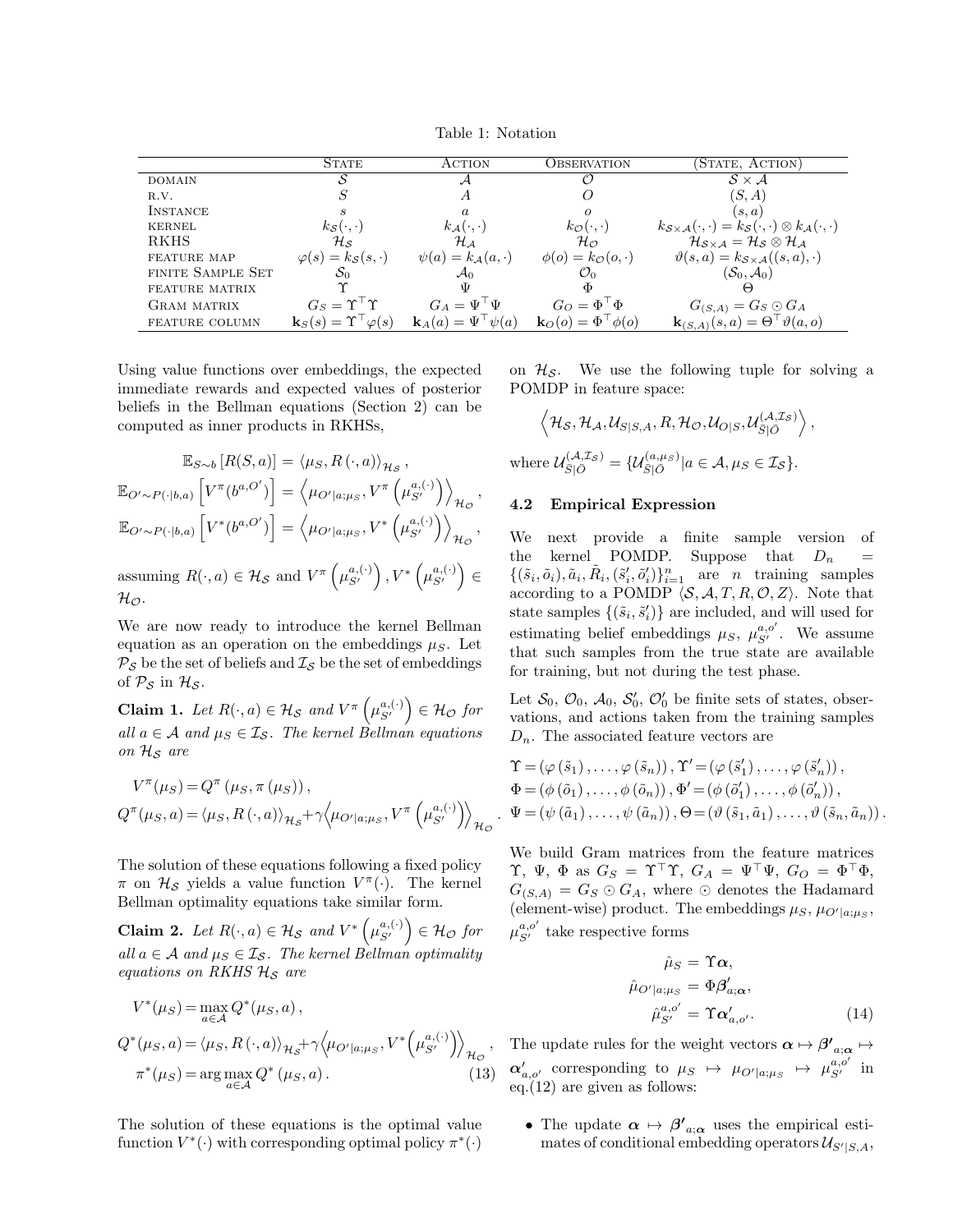$U_{O|S}$ , which results in a linear transformation  $\beta'_{a;\alpha} = L_{O|S,a} \alpha$  for all  $a \in \mathcal{A}$  by the  $n \times n$  matrix *L<sup>O</sup>|S,a*:

$$
(G_S + \varepsilon_S n I_n)^{-1} G_{SS'} (G_{(S,A)} + \varepsilon_{(S,A)} n I_n)^{-1} G_{(S,A)(S,a)}
$$
\n(15)

 $\text{with } G_{SS'} := \Upsilon^{\top} \Upsilon'$ ,  $G_{(S,A)(S,a)} := D(\mathbf{k}_A(a)) G_S$ , and  $\mathbf{k}_A(a) = \Psi^\top \psi(a)$ .

• The update  $\beta'_{a;\alpha} \mapsto \alpha'_{a,o'}$  is based on the kernel Bayes' rule. The Gram matrix expression, eq.(25), results in  $\alpha'_{a, o'} = R_{S|O}(\hat{\beta}'_{a; \alpha}) \mathbf{k}_{O}(o')$  using a non-negative vector  $\hat{\boldsymbol{\beta}}'_{a;\boldsymbol{\alpha}}$  and an  $n \times n$  matrix  $R_{S|O}(\hat{\boldsymbol{\beta}}'_{a;\boldsymbol{\alpha}})$ :

$$
\left(D(\hat{\beta}'_{a;\alpha})G_O + \epsilon n I_n\right)^{-1} D(\hat{\beta}'_{a;\alpha}).\tag{16}
$$

Given samples  $D_n$ , the embeddings  $\hat{\mu}_S, \hat{\mu}_{O'|a;\mu_S}, \hat{\mu}_{S'}^{a,o'}$ are identified with *n*-dimensional vectors  $\alpha, \beta'_{a;\alpha}, \alpha'_{a;\alpha} \in \mathbb{R}^n$ , respectively, and the Bellman equations (Claims 1, 2) can be represented in terms of these weight vectors. Therefore, the belief and predictive distributions are represented by *n*-dimensional vectors for any sets *S* and *O*.

**Claim 3.** *Given samples Dn, the kernel Bellman equation (Claim 1) has the empirical expression*

$$
\hat{V}^{\pi}(\alpha) = \hat{Q}^{\pi}(\alpha, \pi(\alpha)),
$$
  

$$
\hat{Q}^{\pi}(\alpha, a) = \alpha^{\top} R_a + \gamma \beta'_{a; \alpha}^{\top} \hat{\mathbf{V}}^{\pi}(\alpha'_{a, \mathcal{O}_0}), \quad (17)
$$

 $where \ \mathbf{R}_a = (R(\tilde{s}_1, a), \dots, R(\tilde{s}_n, a))^{\top} \in \mathbb{R}^n \ \text{is}$ *the reward vector on samples S*<sup>0</sup> *for action a and*  $\hat{\mathbf{V}}^{\pi}\left(\boldsymbol{\alpha}'_{a,\mathcal{O}_0}\right) \ = \ \left(\hat{V}^{\pi}\left(\boldsymbol{\alpha}'_{a,\tilde{o}_1}\right), \ldots, \hat{V}^{\pi}\left(\boldsymbol{\alpha}'_{a,\tilde{o}_n}\right)\right)^{\top} \ \in \ \mathbb{R}^n$ *is the posterior belief value vector on samples*  $\mathcal{O}_0$  *given action a.*

**Claim 4.** *Given samples Dn, the kernel Bellman optimality equation (Claim 2) has the expression*

$$
\hat{V}^*(\alpha) = \max_{a \in \mathcal{A}} \hat{Q}^*(\alpha, a),
$$
  

$$
\hat{Q}^*(\alpha, a) = \alpha^\top \mathbf{R}_a + \gamma \beta'_{a; \alpha}^\top \mathbf{V}^*(\alpha'_{a; \mathcal{O}_0}),
$$
  

$$
\hat{\pi}^*(\alpha) = \arg \max_{a \in \mathcal{A}} \hat{Q}^*(\alpha, a),
$$
 (18)

where 
$$
\mathbf{R}_a = (R(\tilde{s}_1, a), ..., R(\tilde{s}_n, a))^\top \in \mathbb{R}^n
$$
 and  
\n $\hat{\mathbf{V}}^* (\alpha'_{a, \mathcal{O}_0}) = (\hat{V}^* (\alpha'_{a, \tilde{o}_1}), ..., \hat{V}^* (\alpha'_{a, \tilde{o}_n}))^\top \in \mathbb{R}^n$ .

Figure 1 illustrates the planning forward search using the Bellman equations. Even when the assumptions in Claims 1, 2 do not hold, we use Claims 3, 4 as an



Figure 1: A search tree using kernel Bellman equations. Beliefs are represented by *n*-dimensional weight vectors  $\alpha$  on samples. The expected immediate reward (first term) is given by the linear combination  $\alpha$ <sup>T</sup> $R$ <sup>*a*</sup> on samples  $S$ <sup>0</sup> and associated with the action link *a*. The discounted expected value for next beliefs (second term) is given by the linear combination  $\gamma \beta'$ <sup>T</sup><sub>*a*; $\alpha$ </sub><sup>T</sup> $\alpha'$ <sub>*a*, $\mathcal{O}_0$ </sub> on samples  $\mathcal{O}_0$  and associated with the observation links  $\mathcal{O}_0 = {\tilde{\rho}_1, \ldots, \tilde{\rho}_n}$ . Observation links are expanded with respect to finite set  $\mathcal{O}_0$  instead of *O*. The kernel Bayes' rule is applied to each pair  $(a, \tilde{o})$ . Values are back-propagated bottom to top starting at initial values  $V_0(\cdot)$  in the kernel value iteration algorithm.

approximation, and Claim 4 for value iteration. Let  $\hat{H}_n$  be the kernel Bellman operator,

$$
(\hat{H}_n V) (\boldsymbol{\alpha}) = \max_{a \in \mathcal{A}} \left[ \boldsymbol{\alpha}^\top \boldsymbol{R}_a + \gamma \boldsymbol{\beta'}_{a;\boldsymbol{\alpha}}^\top \mathbf{V} (\boldsymbol{\alpha}'_{a,\mathcal{O}_0}) \right]. (19)
$$

We run value iteration  $\hat{V}_d = \hat{H}_n \hat{V}_{d-1} (d \ge 1)$  with an initial value function  $V_0(\cdot)$  on weights. The detailed algorithm is shown in Algorithm 1. The computational complexity is given in Subsection 4.3. We use the same value initializations as in distributional POMDPs (Section 2). If  $Q_0(\cdot, a) \in \mathcal{H}_{\mathcal{S}}$  for all  $a \in \mathcal{A}$ , the initial values  $V_0(\cdot)$  over embeddings can be set as

$$
V_0(\mu_S) = \max_{a \in \mathcal{A}} \langle \mu_S, Q_0(\cdot, a) \rangle_{\mathcal{H}_S},
$$
 (20)

which leads to the empirical expression

$$
V_0(\boldsymbol{\alpha}) = \max_{a \in \mathcal{A}} \boldsymbol{\alpha}^\top \mathbf{Q}_a^0, \tag{21}
$$

where  $\mathbf{Q}_{a}^{0} = (Q_{0}(\tilde{s}_{1}, a), \ldots, Q_{0}(\tilde{s}_{n}, a))^{T} \in \mathbb{R}^{n}$  is an initial action value vector on samples  $S_0$ . The reward function  $Q_0(s, a) = R(s, a)$  or the QMDP value  $Q_0(s, a) = Q^{MDP}(s, a)$  can be used for initialization.

Since  $\alpha, \beta'_{a;\alpha}, \alpha'_{a;\alpha}$  do not always give nonnegative vectors, the Bellman operator  $\hat{H}_n$  is not guaranteed to be isotonic and contractive, although empirically,  $\hat{H}_n$ can be used for the value iteration algorithm.  $\hat{H}_n$  is corrected to have the isotonic and contractive properties by approximating the weight vectors as probability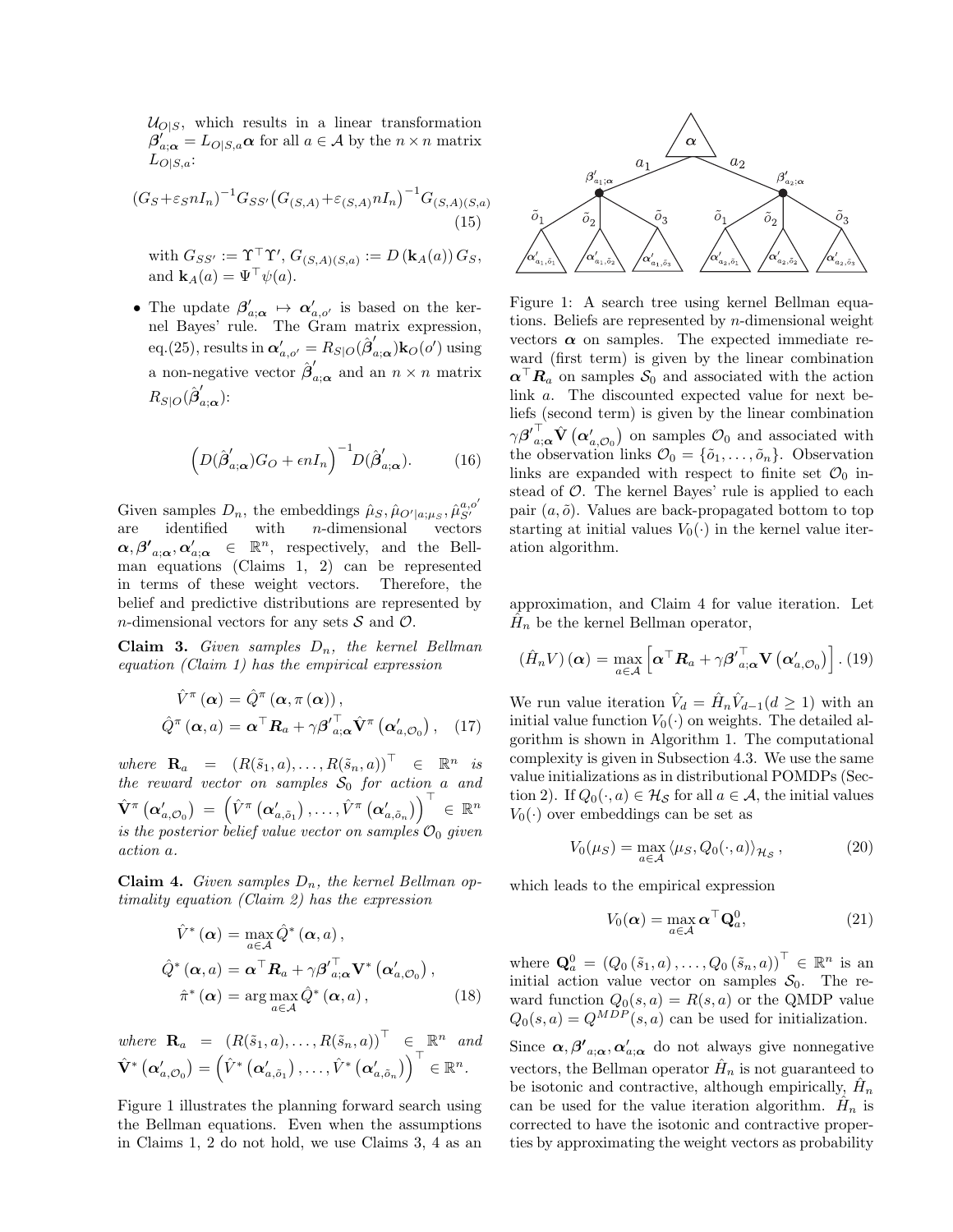**Algorithm 1** Kernel Value Iteration  $(\alpha, d)$ 

**Input:** belief weights  $\alpha$ , tree depth  $d$ **Output:** Value  $V_d(\boldsymbol{\alpha})$ , Policy  $\pi_d(\boldsymbol{\alpha})$ **if**  $d = 0$  **then** Set:  $V_d(\boldsymbol{\alpha}) = \max_{a \in \mathcal{A}} Q_0(\boldsymbol{\alpha}, a),$  $\pi_d(\boldsymbol{\alpha}) = \arg \max_{a \in \mathcal{A}} Q_0(\boldsymbol{\alpha}, a)$ **else for** all  $a \in \mathcal{A}$  **do** Compute:  $\beta'_{a;\boldsymbol{\alpha}} = L_{O|S,a} \boldsymbol{\alpha}$ **for** all  $\tilde{o}_i \in \mathcal{O}_0$  **do**  $\textbf{if} \left( \boldsymbol{\beta}_{a;\boldsymbol{\alpha}}' \right)_i \neq 0 \textbf{ then}$  $\overline{\text{Compute}}$  posterior:  $\alpha'_{a,\tilde{o}_i} = R_{S|O}(\beta'_{a;\boldsymbol{\alpha}}) \mathbf{k}_O(\tilde{o}_i)$ Set: *V*( $\alpha'_{a,\tilde{o}_i}$ ) ← Kernel Val. Iter. $(\alpha'_{a,\tilde{o}_i}, d-1)$ **end if end for end for** Set:  $V_d(\boldsymbol{\alpha}) = \max_{a \in \mathcal{A}} Q_d(\boldsymbol{\alpha}, a),$  $\pi_d(\boldsymbol{\alpha}) = \arg \max_{a \in \mathcal{A}} Q_d(\boldsymbol{\alpha}, a)$ **end if**

vectors [Grunewalder et al., 2012]. Let  $\hat{\alpha}, \hat{\beta}'_{a;\alpha}, \hat{\alpha}'_{a;\alpha}$ be probability vectors derived from  $\alpha$ ,  $\beta'_{a;\alpha}$ ,  $\alpha'_{a;\alpha}$  according to  $\hat{w}_i = \frac{\max\{w_i, 0\}}{\sum_{i=1}^n \max\{w_i, 0\}}$  for weight vectors  $w$ . The corresponding kernel Bellman operator  $\hat{H}^+_n$  using the probability vectors  $\hat{\alpha}, \hat{\beta}'_{a;\alpha}$  is guaranteed to be isotonic and contractive. The proof is given in the Supplementary material.

Given samples  $D_n$ , we use the following tuple for the kernel value iteration:

 $\langle (\mathcal{H}_{\mathcal{S}}, \mathbf{k}_{S})$  ,  $(\mathcal{H}_{\mathcal{A}}, \mathbf{k}_{A})$  ,  $R$ ,  $(\mathcal{H}_{\mathcal{O}}, \mathbf{k}_{O})$  ,  $L_{O|S, \mathcal{A}}, R_{S|O}(\cdot) \rangle$  , where  $L_{O|S,A} = \{L_{O|S,a} | a \in A\}.$ 

## **4.3 Computational Complexity**

The update rule  $\alpha \mapsto \beta'_{a;\alpha}$  has complexity  $O(n^2)$  with respect to the number of samples *n* for an action *a*, where the matrix  $L_{S|O,a}$  is computed only once in the training phase. The update rule  $\beta'_{a;\alpha} \mapsto \alpha'_{a,o'}$  has complexity  $O(n^3)$  for an observation  $o'$ , due to the inversion of an  $n \times n$  matrix (eq. 16). In total, the computation of the posterior weights *α′ a,o′* for a pair  $(a, o')$  costs  $O(n^3)$ , compared with  $O(|S|^2)$  for Bayes' rule in eq.(1). Kernel value iteration to depth *d* costs  $O(n^3(n|\mathcal{A}|)^d)$ , whereas classical value iteration costs  $O(|\mathcal{S}|^2(|\mathcal{O}||\mathcal{A}|)^d)$ . The complexity  $O(n^3)$  for computing  $\alpha'_{a,o'}$  can be reduced to  $O(nr^2)$  via a low rank approximations of the  $n \times n$  Gram matrices, where  $r$ is the rank.

| <b>Algorithm 2</b> Online Planning with Finite Horizon $d$                      |
|---------------------------------------------------------------------------------|
| Set: $T, t = 0$                                                                 |
| Get: Initial observation $\rho$                                                 |
| Compute: Initial belief $\alpha = (G_O + n\epsilon_O I_n)^{-1} \mathbf{k}_O(o)$ |
| repeat                                                                          |
| Planning: $a \leftarrow$ Kernel Value Iteration $(\alpha, d)$                   |
| Get: reward and new observation $(R, o')$                                       |
| Compute next belief: $\alpha = R_{S O}(\beta'_{a:\alpha})k_O(o')$               |
| $t=t+1$                                                                         |
| until $t > T$                                                                   |

# **5 Experiments**

We implemented an online planning algorithm in POMDPs using the kernel Bellman equations (Algorithm 2). An example of kPOMDP dynamics is shown in Figure 3. An agent computes the initial belief weights  $\boldsymbol{\alpha} \in \mathbb{R}^n$  by  $\boldsymbol{\alpha} = (G_O + n\epsilon_O I_n)^{-1} \mathbf{k}_O(o)$  with an initial observation *o*, which corresponds to a belief estimate without a prior. The agent makes a decision *a* by kernel value iteration to finite horizon *d* under the current belief weights  $\alpha$ . The agent then updates the belief weights using a function  $R_{S|O}(\cdot)$  and predictive weights  $\beta'_{a;\alpha}$  when obtaining a reward *R* and a next observation  $o'$ . When the prediction fails (e.g.,  $D(\beta'_{a;\alpha})\mathbf{k}_O(o') = \mathbf{0}$ , or in discrete cases  $\beta'_{a;\alpha}(o') = 0$ in the case of small training samples, we reset current belief weights and estimated initial belief weights. To make the online planning algorithms more efficient, we computed the inverses of the  $n \times n$  matrices in our algorithm by combining low rank approximations based on the incomplete Cholesky factorization and the Woodbury identity [Fine and Scheinberg, 2001]

Figure 2 shows some results on benchmarks [Littman, 1995], where the state, action, and observation sets are finite. Results are  $d = 2$ ,  $d = 1$ ,  $d = 1$  for  $10 \times 10$  Grid World, Network, Hallway, respectively. The exact policy is computed by an agent having complete knowledge about the POMDP environment. The histogram policy computed by running a classical value iteration algorithm, where transition and observation models are estimated by histograms using the same samples as our algorithm. Since the histogram policy requires samples over all the combinations of states and actions to estimate transition models, we introduced prior samples drawn from a uniform prior to test kPOMDP and Histograms under exactly the same conditions. Note that KBR does not need prior samples. We used QMDP initial values and pruned action links based on the QMDP values [Ross et al., 2008]. An action link was pruned if its QMDP value was lower than the current estimated value. The KBR-controller learned the exact policy as the number of training samples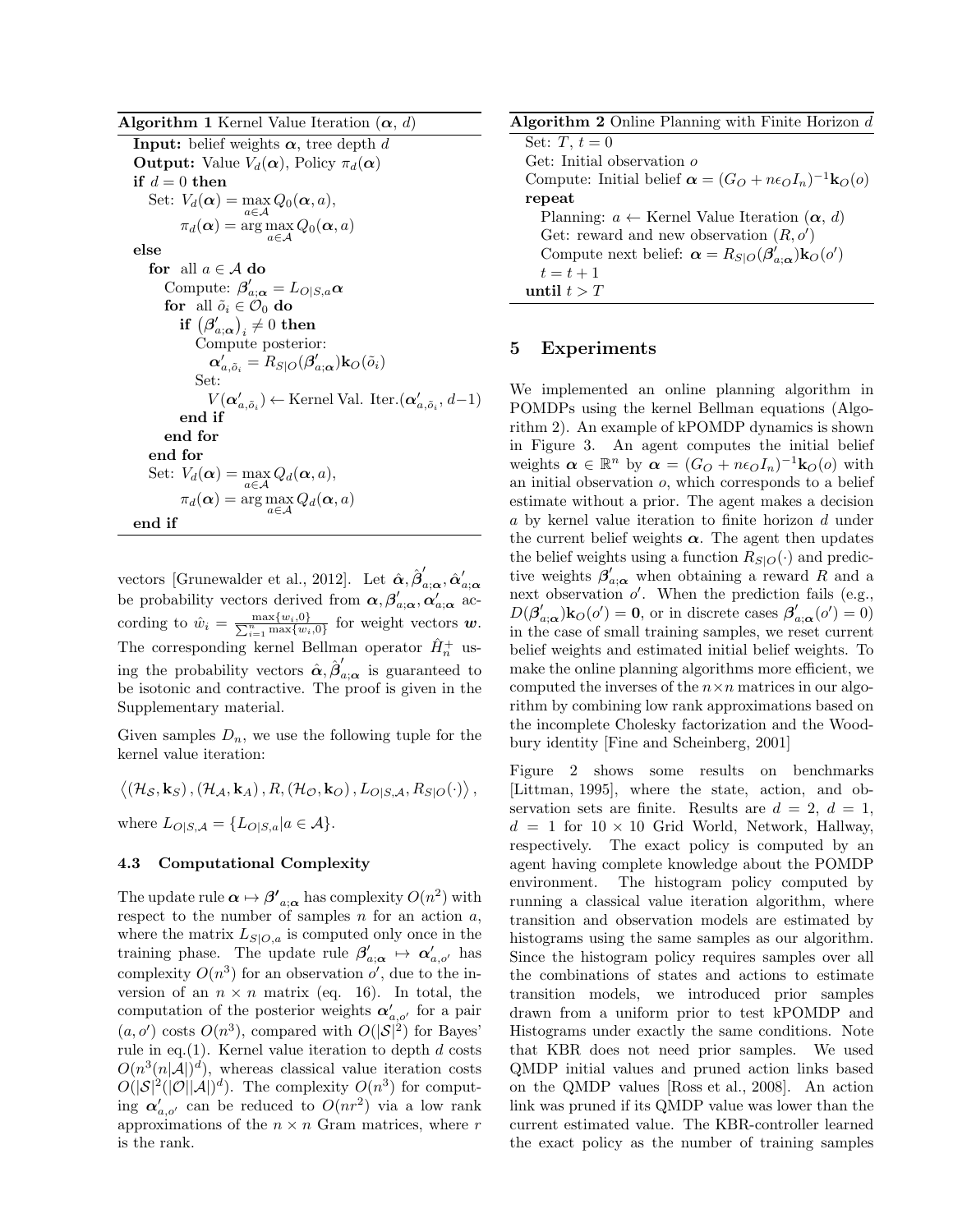

Figure 2: kPOMDPs+KBR controller. The left, middle, and right figures are 10 *×* 10 Gridworld, Network, and Hallway problems, respectively. Averaged discounted sum of rewards an agent got in test experiments are plotted against the number of training samples. We ran *N* experiments, where one experiment consists of *T* steps. The parameters are accompanied with the titles,  $(\gamma, S, A, O, T, N) = (\gamma, |\mathcal{S}|, |\mathcal{A}|, |\mathcal{O}|, T, N)$ . Training samples are collected by uniform random actions. The leftmost plot for each figure is the result of uniform prior samples where no information about the environment.  $10 \times 10$  grid world problem is similar to the  $4 \times 4$  grid world, where state size is 100, reward is delivered by any action at a goal state with value 1, otherwise 0, and observations are 9 wall patterns about 4 nearest neighbors.

was increased in the 10 *×* 10 grid world and network problems. In our limited experiments, though KBR and histogram methods sometimes showed different results depending on training data, they gave similar results on average.

We also implemented a simulator of a swing-up cartbalancing system. The system consists of a cart with mass 8 kg running on a 2 m track and a freely swinging pendulum with mass 2 kg attached to the cart with a 50 cm rod. The state of the system is the angle and the angular velocity of the pendulum  $(\theta, \theta)$ , however the agent observes only the angle. The agent may apply a horizontal force or action to the cart, chosen from *a ∈ {−*250*, −*150*, −*50*,* 0*,* 50*,* 150*,* 250*}*N. The dynamics of the system are nonlinear. The states are continuous, but time is discretized in steps of 0*.*1 s. The objective is to balance the pendulum in the inverted position. Training samples are collected by applying uniform random actions from uniformly random states over  $\theta = [-\pi/3, \pi/3], \dot{\theta} = [3, 3].$  The reward function is given by  $R(\theta, \dot{\theta}) = \exp(-\theta^2/2\sigma_1^2 - \dot{\theta}^2/10\sigma_2^2)$ , where  $\sigma_1^2$  and  $\sigma_2^2$  are the variances of uniform distributions over  $\theta = [-\pi/3, \pi/3], \dot{\theta} = [3, 3]$ , respectively.

Figure 3 shows a visualization of the kPOMDP dynamics and the inverted pendulum results (see caption details). The rightmost figure plots the averaged result of the earned rewards (height= $cos(\theta)$ ) of the learned policies as a function of training samples. The episode length was 10 sec, i.e., the maximum of the total rewards is 100. The result was averaged over 20 experiments, the planning depth was  $d = 1$ , and the initial value function was the reward function  $R(\theta, \theta)$ . In kPOMDP, we used Gaussian kernels  $G(\cdot, \cdot)$ for states and observations  $k_{\mathcal{S}}((\theta_1, \dot{\theta}_1), (\theta_2, \dot{\theta}_2))$  =  $G(\theta_1, \theta_2)G(\dot{\theta}_1, \dot{\theta}_2), k_{\mathcal{O}}(\theta_1, \theta_2) = G(\theta_1, \theta_2),$  where the

kernel parameters  $\sigma$  were  $\sigma$  = MedDist/30 for  $\theta$  and  $\sigma = \text{MedDist}/10$  for  $\dot{\theta}$ , where MedDist is the median inter-sample distance. The kernel for actions was the identity. We compared kPOMDP to histogram policies where the environment is discretized. Histogram $(M)$  indicates  $M \times M$  discretized states over [*−π/*3*, π/*3]*×*[3*,* 3]. kPOMDP almost reached the maximum value 100 and showed better results than histogram policies.

## **6 Summary**

We have introduced POMDPs in feature spaces, where beliefs over states are represented as distribution embeddings in feature spaces and updated via the kernel Bayes' rule. The Bellman equations, value functions, and policies are all expressed as functions of this feature representation. We further proposed a policy learning strategy by value iteration in the kernel framework, where the isotonic and contraction properties of the kernel Bellman operator are enforced by a simple correction. Value initialization and action edge pruning can be implemented for kernel POMDPs, following the approach of distributional POMDPs such as QMDP. Experiments confirm that the controller learned in feature space converges to the optimum policy. Our approach serves as a first step towards more powerful kernel-based algorithms for POMDPs.

# **A Appendix: Kernel Bayes' Rule**

A variant of the kernel Bayes' rule algorithm we have used in this paper is described. [Fukumizu et al., 2011] propose a squared regularization form for the empirical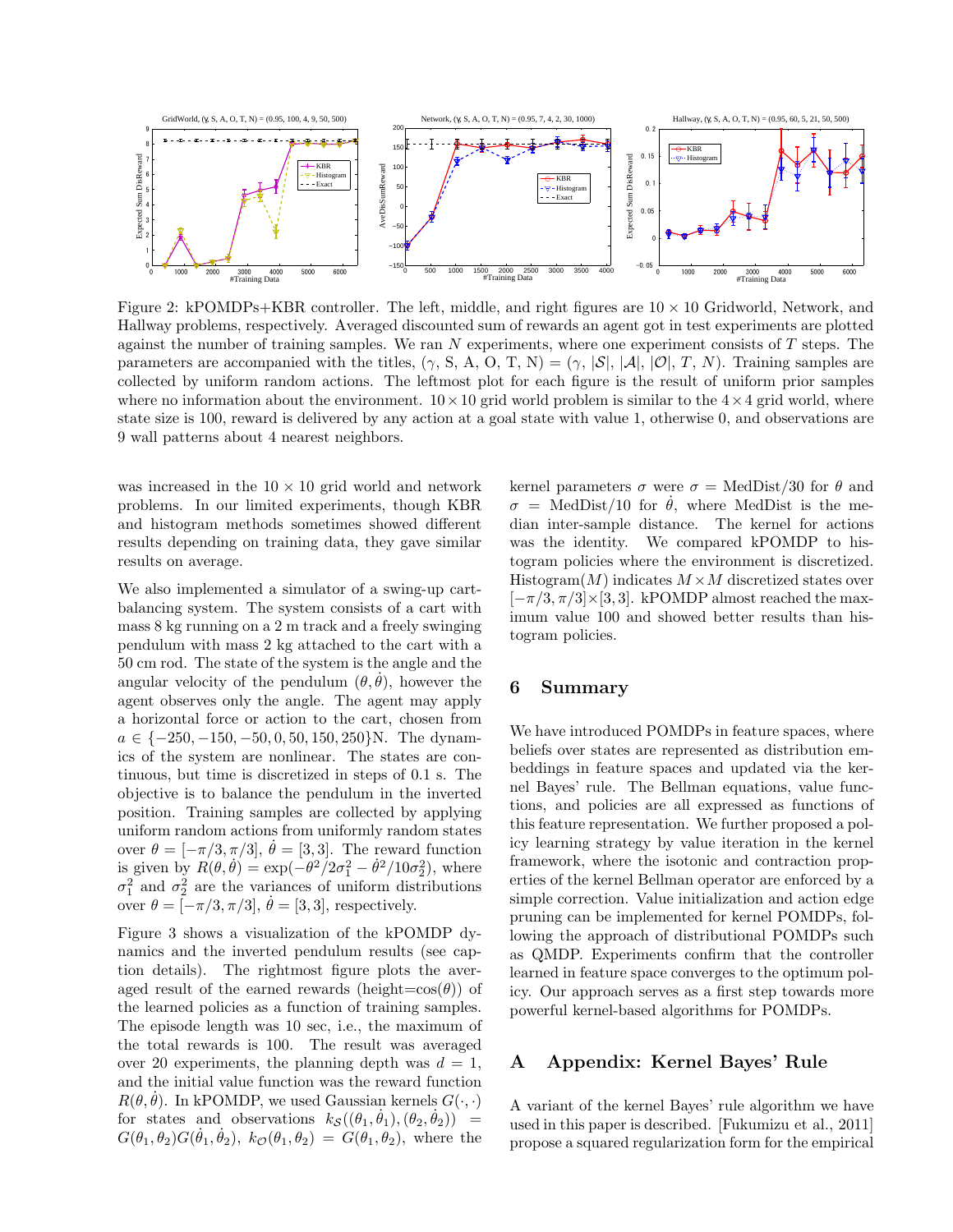

Figure 3: Inverted pendulum results with an example of kPOMDP dynamics. In the three 3D plots, all the points indicate training samples on state set  $\mathcal{S} = (\theta, \dot{\theta})$  and *z* axis indicates the magnitude of weights on their samples (after normalization), i.e., belief embedding weights  $\hat{\alpha}$  identifying belief embedding  $\hat{\mu}_S$ . The true state of the system is also marked by the black point in each 3D plot. The four colors indicate different combinations of signs of states (for instance, blue denotes positive angular velocity and negative angle). The middle figure in the 3D plots shows the initial belief estimate given an initial observation  $o = \theta$ , estimated by  $\alpha = (G_O + n\epsilon_O I_n)^{-1} \mathbf{k}_O(o)$ in Algorithm 2. Since  $\dot{\theta}$  is uncertain at the initial point, positive weights spread in the direction of  $\dot{\theta}$  axis. The left and right figures in the 3D plots correspond to the updated weights  $\alpha'_{a, o'}$  of belief embeddings depending on the executed actions  $a_1$  (positive) and  $a_2$  (negative) after observing a new observation  $o' = \theta'$ . Angular velocity  $\theta$  is then well estimated by the kPOMDPs. The rightmost figure shows the averaged result of the total rewards obtained by learned policies as training samples increased. More description is in the text.

posterior embedding in (10),

$$
\hat{\mu}_{\bar{X}|y} = \hat{C}_{\bar{X}\bar{Y}} \left( \hat{C}_{\bar{Y}\bar{Y}}^2 + \delta n I_n \right)^{-1} \hat{C}_{\bar{Y}\bar{Y}} k_{\mathcal{Y}}(y, \cdot), \quad (22)
$$

where  $\delta$  is a small regularization parameter to avoid the instability of  $\hat{C}_{\bar{Y}\bar{Y}}^{-1}$ , since the empirical estimate  $\hat{C}_{\bar{Y}\bar{Y}}$  may include negative weights. The estimate (22) is consistent under smoothness assumptions, and converges to  $\mu_{\bar{X}|y}$  in the infinite sample limit. Since we always normalize weight vectors to probability vectors as in subsection 4.2, however, we use the simpler and more computationally efficient estimate

$$
\hat{\mu}_{\bar{X}|y} = \hat{C}_{\bar{X}\bar{Y}} (\hat{C}_{\bar{Y}\bar{Y}} + \epsilon n I_n)^{-1} k_{\mathcal{Y}}(y, \cdot), \tag{23}
$$

where  $\epsilon$  is a small regularization parameter. Though the consistency of (23) with the combination of the normalization is not theoretically proven, experiments (Section 5) show good empirical results. In what follows we give the KBR algorithm when the estimate (23) is used with normalized weights.

Denote feature vectors  $\varphi(X) = k_X(X, \cdot)$  and  $\phi(Y) =$  $k_{\mathcal{V}}(Y, \cdot)$ . Let  $U_1, \ldots, U_l$  be *l* samples drawn from the prior  $\Pi$  and  $(X_1, Y_1), \ldots, (X_n, Y_n)$  be *n* samples drawn from *P*. Consider an empirical prior embedding  $\hat{\mu}_{\Pi} = \tilde{\Upsilon} \gamma$  where  $\tilde{\Upsilon} = (\varphi(U_1), \dots, \varphi(U_l))$  are feature mappings of the prior samples and  $\gamma \in \mathbb{R}^l$  is a weight vector. Define the  $n \times l$  matrix  $G_{XU} = \Upsilon^{\top} \overline{\Upsilon}$ , and

$$
\Upsilon \circ \Phi := (\varphi(X_1) \otimes \phi(Y_1), \dots, \varphi(X_n) \otimes \phi(Y_n)),
$$
  

$$
\Phi \circ \Phi := (\phi(Y_1) \otimes \phi(Y_1), \dots, \phi(Y_n) \otimes \phi(Y_n)).
$$
 (24)

Empirical estimates of the covariance operators  $C_{\bar{X}\bar{Y}}$ ,  $C_{\bar{Y}\bar{Y}}$  are then given by  $C_{\bar{X}\bar{Y}} = (\Upsilon \circ \Phi) \beta$ ,

 $\hat{C}_{\bar{Y}\bar{Y}}$  =  $(\Phi \circ \Phi)\beta$  with the weight vector  $\beta$  =  $(G_X + \varepsilon nI_n)^{-1}G_{XU}\gamma$  [Fukumizu et al., 2011]. We approximate  $\beta$  by a non-negative vector  $\hat{\beta}$ , as in subsection 4.2, leading to the following proposition:

**Proposition 1.** *The empirical estimate eq.(23) has the following Gram matrix expression using a nonnegative vector*  $\hat{\boldsymbol{\beta}}$  *for all*  $y \in \mathcal{Y}$ *:* 

$$
\hat{\mu}_{\bar{X}|y} = \Upsilon R_{X|Y}(\hat{\boldsymbol{\beta}}) \mathbf{k}_Y(y),
$$

$$
R_{X|Y}(\hat{\boldsymbol{\beta}}) := \left( D(\hat{\boldsymbol{\beta}}) G_Y + \delta n I_n \right)^{-1} D(\hat{\boldsymbol{\beta}}), \quad (25)
$$

 $where \mathbf{k}_Y(y) = \Phi^\top \phi(y) \text{ and } D(\hat{\boldsymbol{\beta}}) = \text{diag}(\hat{\boldsymbol{\beta}}).$ 

*Proof.* The proof follows the same reasoning as Proposition 3.4 of [Fukumizu et al., 2011]. П

Let  $\alpha(y) = R_{X|Y}(\beta) \Phi^{\top} \phi(y) \in \mathbb{R}^n$ . The posterior embedding  $\mu_{\bar{X}|y}$  can be estimated by a linear combination of feature vectors on samples  $\Upsilon = (\varphi(X_1), \ldots, \varphi(X_n))$ with weights  $\boldsymbol{\alpha}(y) \in \mathbb{R}^n$  that depend on  $y \in \mathcal{Y}$ .

**Acknowledgment** This work has been supported in part by JSPS KAKENHI (B) 22300098. Authors thank anonymous reviewers for helpful comments.

## **References**

- [Even-dar, 2005] Eyal Even-dar. Reinforcement learning in POMDPs without resets. *IJCAI*, 690–695, 2005.
- [Fine and Scheinberg, 2001] S. Fine and K. Scheinberg. Efficient SVM training using low-rank kernel representations. *JMLR*, 2:243–264, 2001.